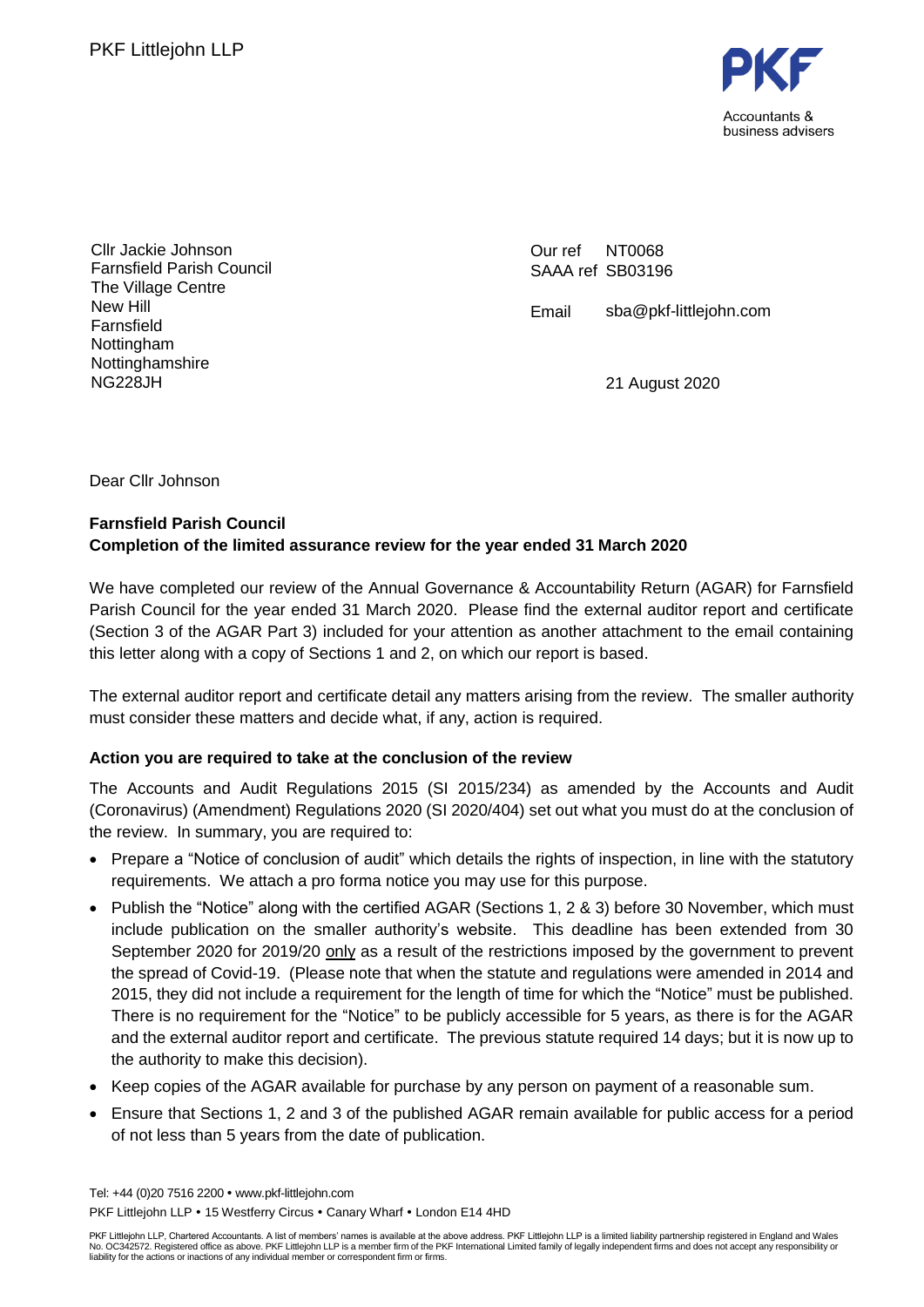#### **Fee**

We enclose our fee note for the review, which is in accordance with the fee scales set by Smaller Authorities' Audit Appointments Ltd. Please arrange for this to be paid **at the earliest opportunity.**

Additional charges are itemised on the fee note, where applicable. These arise where either:

- we were required to issue chaser letters and/or exercise our statutory powers due to a failure to provide an AGAR; or
- we had to seek clarification and/or correction to supporting documentation due to a mistake or omission by the smaller authority; or
- it was necessary for us to undertake additional work.

*Please return the remittance advice with your payment, which should be sent to:* **PKF Littlejohn LLP,**  Ref: Credit control (SBA), 5<sup>th</sup> Floor, 15 Westferry Circus, Canary Wharf, London, E14 4HD. Please include the reference NT0068 or Farnsfield Parish Council as a reference when paying by BACS.

### **Timetable for 2020/21**

The timetable for this year was exceptional due to the impact of Covid-19. Next year we plan to set a submission deadline for the return of the completed AGAR Part 3 and associated documents (or Certificate of Exemption) in the usual way and this is expected to be Thursday 1 July 2021. It is anticipated that the instructions will be sent out during March 2021, subject to arrangements for the 2020/21 AGARs and Certificates of Exemption being finalised by SAAA. Our instructions will cover any changes about which smaller authorities need to be aware.

The timetable amendments introduced as a result of the exceptional Covid-19 circumstances apply to 2019/20 only. The arrangements for next year are expected to revert to those set out in the Accounts and Audit Regulations 2015 but if there are any changes arising from updates to the statutory requirements, you will be notified in good time.

- The smaller authority must inform the electorate of a single period of 30 working days during which public rights may be exercised. This information **must be published at least the day before** the inspection period commences;
- The inspection period **must** include the first 10 working days of July 2021, i.e. 1 to 14 July inclusive. In practice this means that public rights may be exercised:
	- $\circ$  at the earliest, between Thursday 3 June and Wednesday 14 July 2021; and
	- o at the latest, between Thursday 1 July and Wednesday 11 August 2021.

As in previous years, in order to assist you in this process we plan to include a pro forma template notice with a suggested inspection period on our website. On submitting your AGAR and associated documentation, as was the case for this year, we will need you to either confirm that the suggested dates have been adopted or inform us of the alternative dates selected.

### **Feedback on 2019/20**

Please note that if you wish to provide feedback, our satisfaction survey template can be used, which is available on our website: [https://www.pkf-littlejohn.com/sites/default/files/24\\_satisfaction\\_survey\\_2019-](https://www.pkf-littlejohn.com/sites/default/files/24_satisfaction_survey_2019-20.docx) [20.docx](https://www.pkf-littlejohn.com/sites/default/files/24_satisfaction_survey_2019-20.docx)

Yours sincerely

 $AFLMQ$   $Uf$ 

PKF Littlejohn LLP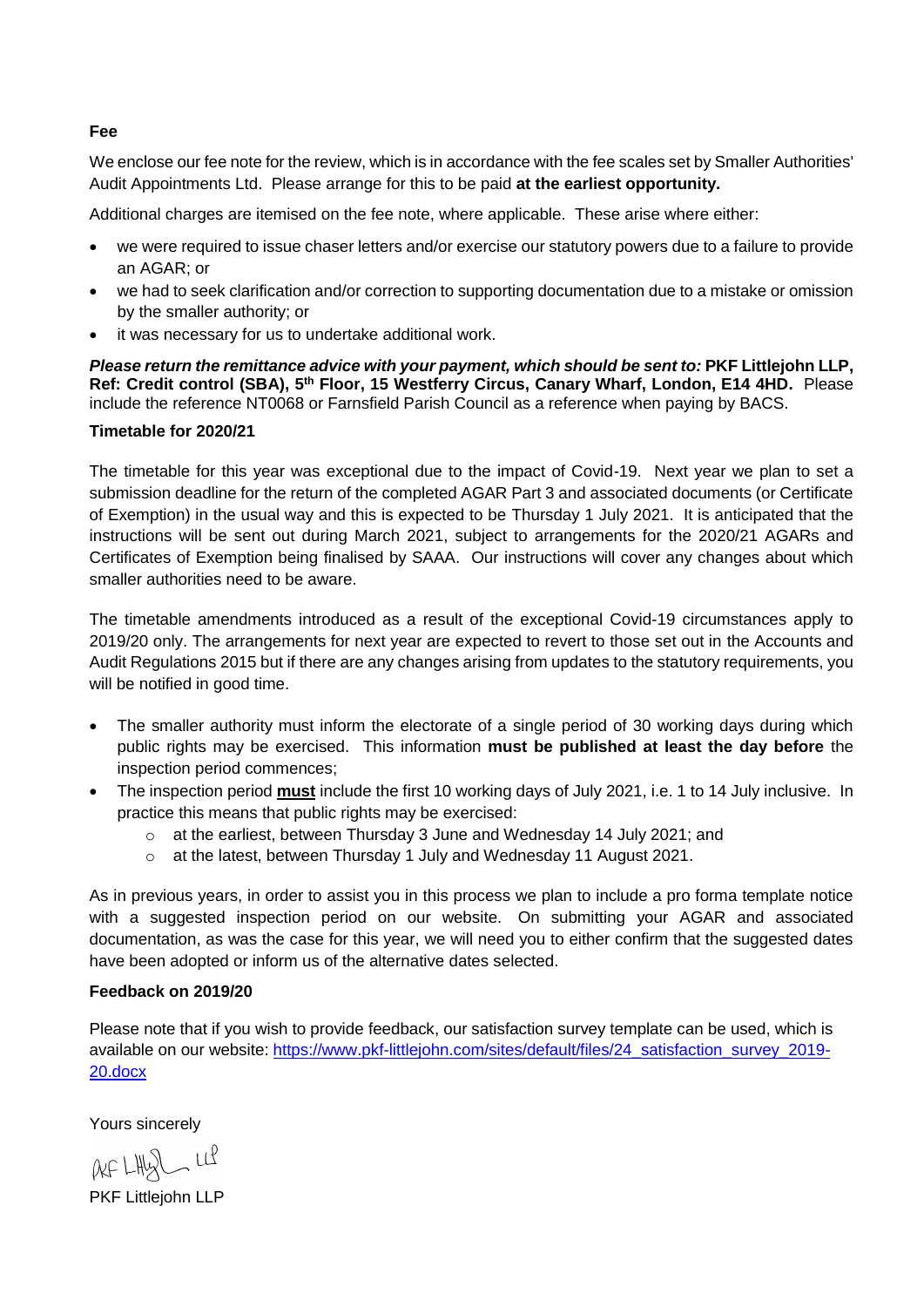## **Farnsfield Parish Council**

### **Notice of conclusion of audit**

### **Annual Governance & Accountability Return for the year ended 31 March 2020**

Sections 20(2) and 25 of the Local Audit and Accountability Act 2014

Accounts and Audit Regulations 2015 (SI 2015/234)

Accounts and Audit (Coronavirus) (Amendment) Regulations 2020 (SI 2020/404)

|                           |                                                                                                                                                                             | <b>Notes</b>                                                                                                                                                                                                                                                                                                                    |
|---------------------------|-----------------------------------------------------------------------------------------------------------------------------------------------------------------------------|---------------------------------------------------------------------------------------------------------------------------------------------------------------------------------------------------------------------------------------------------------------------------------------------------------------------------------|
| $\mathbf{1}$ .            | The audit of accounts for <b>Farnsfield Parish Council</b> for the year ended<br>31 March 2020 has been completed and the accounts have been<br>published.                  | This notice and Sections 1, 2 & 3<br>of the AGAR must be published<br>by 30 November. This must<br>include publication on the<br>smaller authority's website.<br>The smaller authority must<br>decide how long to publish the<br>Notice for; the AGAR and<br>external auditor report must be<br>publicly available for 5 years. |
| 2 <sub>1</sub>            | The Annual Governance & Accountability Return is available for<br>inspection by any local government elector of the area of Farnsfield<br>Parish Council on application to: |                                                                                                                                                                                                                                                                                                                                 |
| (a)                       |                                                                                                                                                                             | (a) Insert the name, position and<br>address of the person to whom<br>local government electors should<br>apply to inspect the AGAR                                                                                                                                                                                             |
| (b)                       |                                                                                                                                                                             | (b) Insert the hours during which<br>inspection rights may be<br>exercised                                                                                                                                                                                                                                                      |
| 3.                        | Copies will be provided to any person on payment of $f_{\text{max}}$ (c) for each<br>copy of the Annual Governance & Accountability Return.                                 | (c) Insert a reasonable sum for<br>copying costs                                                                                                                                                                                                                                                                                |
| Announcement made by: (d) |                                                                                                                                                                             | (d) Insert the name and position of<br>person placing the notice                                                                                                                                                                                                                                                                |
|                           | Date of announcement: (e)                                                                                                                                                   | (e) Insert the date of placing of the<br>notice                                                                                                                                                                                                                                                                                 |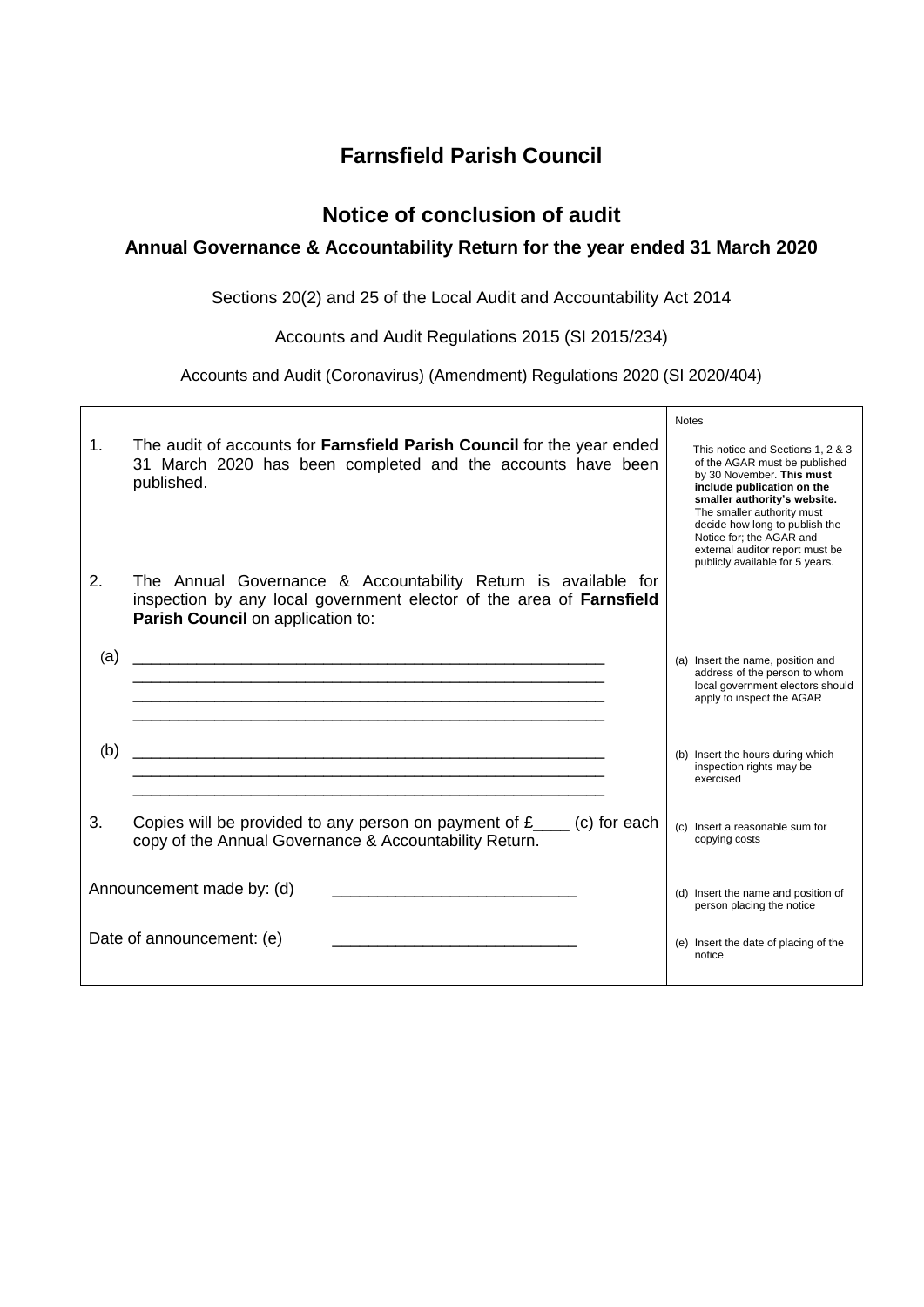

Cllr Jackie Johnson Farnsfield Parish Council The Village Centre New Hill Farnsfield Nottingham Nottinghamshire NG228JH

Our ref SAAA ref Invoice no: SB20200470 NT0068 SB03196 VAT no: GB 440 4982 50 Email [sba@pkf-littlejohn.com](mailto:sba@pkf-littlejohn.com)

21 August 2020

# **INVOICE**

| Professional services rendered in connection with the following:                                      |         |
|-------------------------------------------------------------------------------------------------------|---------|
| Limited assurance review of Annual Governance & Accountability Return for year<br>ended 31 March 2020 | £600.00 |
| Additional charges (where applicable) as detailed on attached appendix A                              | £0.00   |
| Additional fees (where applicable) as detailed by separate cover                                      | £0.00   |
| <b>TOTAL NET</b>                                                                                      | £600.00 |
| VAT @ 20%                                                                                             | £120.00 |
| <b>TOTAL PAYABLE</b>                                                                                  | £720.00 |

### **PAYMENT IS DUE ON RECEIPT OF INVOICE**

**For payments by cheque, please return the remittance advice with your payment to: PKF Littlejohn LLP, Credit Control (SBA), 5 th Floor, 15 Westferry Circus, Canary Wharf, London E14 4HD**

**For payments by credit transfer, our bank details are:-**

**HSBC Bank plc Sort Code: 40-02-31 Account number: 11070797 Account Name: PKF Littlejohn LLP Please include NT0068 or Farnsfield Parish Council as the reference.**

**For account queries, contact [creditcontrol@pkf-littlejohn.com.](mailto:creditcontrol@pkf-littlejohn.com)**

Tel: +44 (0)20 7516 2200 www.pkf-littlejohn.com

PKF Littlejohn LLP . 15 Westferry Circus . Canary Wharf . London E14 4HD

PKF Littlejohn LLP, Chartered Accountants. A list of members' names is available at the above address. PKF Littlejohn LLP is a limited liability partnership registered in England and Wales<br>No. OC342572. Registered office a liability for the actions or inactions of any individual member or correspondent firm or firms.